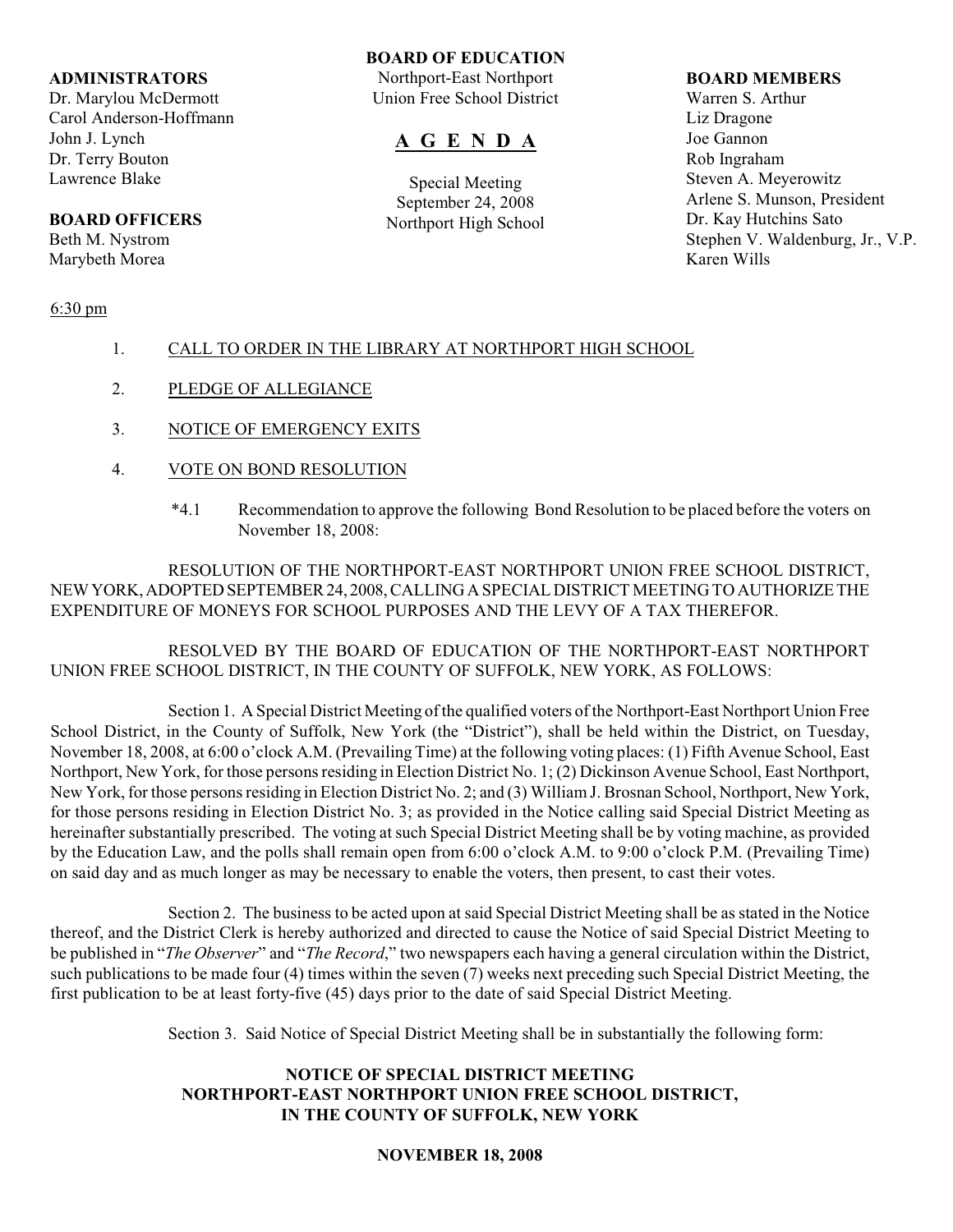NOTICE IS HEREBY GIVEN that pursuant to a resolution of the Board of Education of the Northport-East Northport Union Free School District, in the County of Suffolk, New York, adopted on September 24, 2008, a Special District Meeting of the qualified voters of said School District will be held on

#### **Tuesday, November 18, 2008,**

from 6:00 o'clock A.M. to 9:00 o'clock P.M.(Prevailing Time), at the following voting places: (1) Fifth Avenue School, East Northport, New York, for those persons residing in Election District No. 1; (2) Dickinson Avenue School, East Northport, New York, for those persons residing in Election District No. 2; and (3) William J. Brosnan School, Northport, New York, for those persons residing in Election District No. 3; for the purpose of voting upon the following Bond Proposition:

## BOND PROPOSITION

#### RESOLVED:

(a) That the Board of Education of the Northport-East Northport Union Free School District, in the County of Suffolk, New York (the "District"), is hereby authorized to construct athletic and recreation area improvements at various school sites (the "Revised Project") substantially as described in a revised plan dated September 22, 2008 entitled "Field & Athletic Facilities," developed by the District with the assistance of Retnauer Design Associates, LLC (the "Revised Plan"), which Revised Plan is on file and available for public inspection at the office of the District Clerk, including the installation of new synthetic turf fields, including related cooling/cleaning system equipment; the construction of new running tracks, bleachers, press box and concession stand; the replacement of tennis courts; irrigation, drainage, lighting and fencing system enhancements/improvements; the installation/construction of various athletic event structures, including goal posts, high/long jump event areas, batting cage, and pole vault event area; and the reconstruction of various playing fields, including regrading and re-sodding; all of the foregoing to include the original equipment, machinery, apparatus and ancillary or related site, demolition, field investigation, preparation and surveying, and other work required in connection therewith; and to expend therefor, including preliminary costs and costs incidental thereto and to the financing thereof, an amount not exceeding the estimate total cost of \$8,190,000; provided that the detailed costs of the components of the Revised Project as set forth in the Revised Plan may be reallocated among such components if the Board of Education shall determine that such reallocation is in the best interests of the District;

(b) that a tax is hereby voted in the amount of not to exceed \$8,190,000 to finance such cost, such tax to be levied and collected in installments in such years and in such amounts as shall be determined by said Board of Education; and

(c) that in anticipation of said tax, bonds of the District are hereby authorized to be issued in the amount of not to exceed \$8,190,000 and a tax is hereby voted to pay the interest on said bonds as the same shall become due and payable.

Such Bond Proposition shall appear on the ballot label to be inserted in the voting machines used for voting at said Special District Meeting in substantially the following condensed form:

#### BOND PROPOSITION

YES NO

# RESOLVED:

(a) That the Board of Education of the Northport-East Northport Union Free School District, in the County of Suffolk, New York (the "District"), is hereby authorized to construct athletic and recreation area improvements at various District school sites, and to expend therefor an amount not to exceed \$8,190,000; (b) that a tax is hereby voted in the amount of not to exceed \$8,190,000 to finance such cost, such tax to be levied and collected in installments in such years and in such amounts the Board of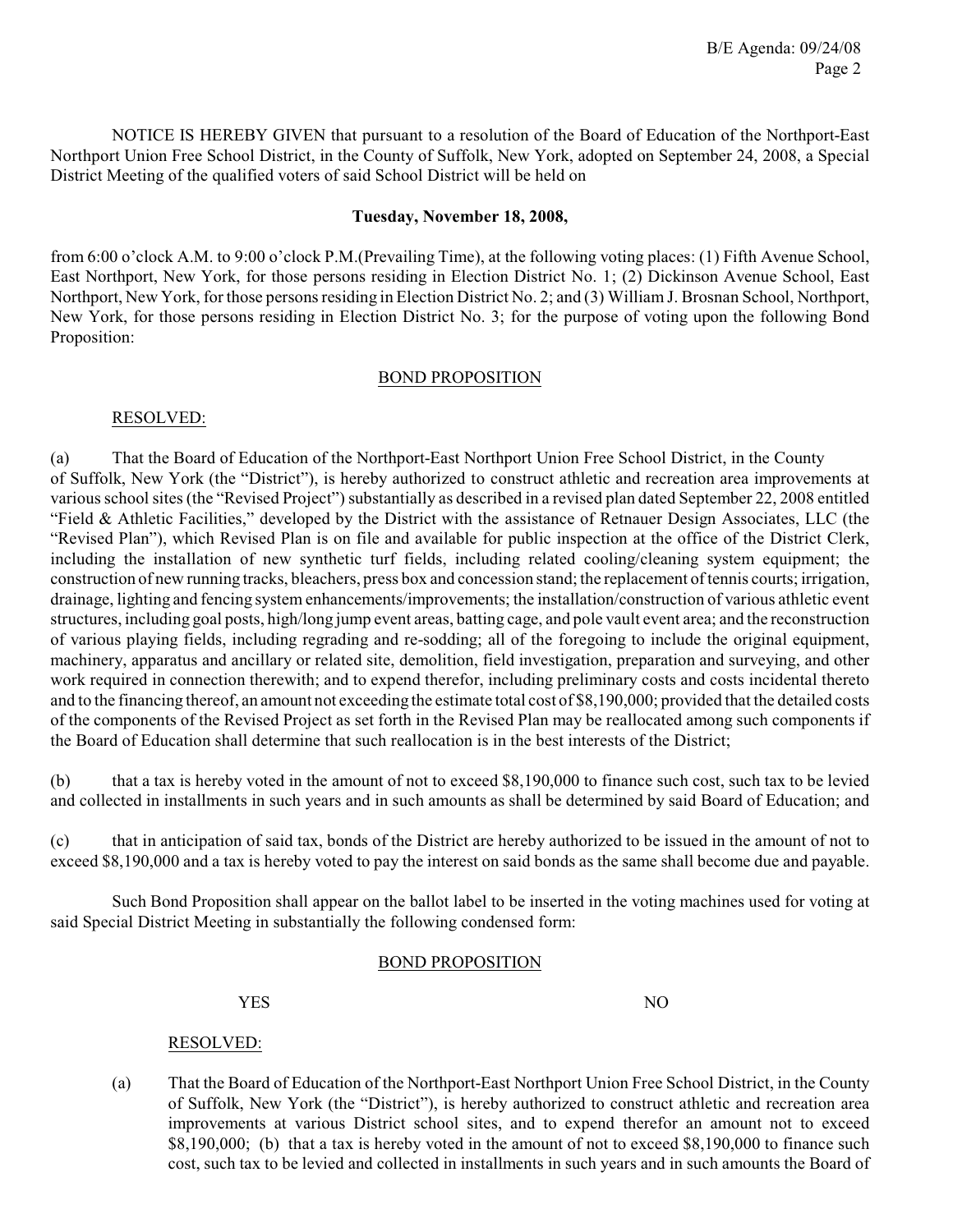Education shall determine; and (c) that in anticipation of said tax, bonds of the District are hereby authorized to be issued in the amount of not to exceed \$8,190,000 and a tax is hereby voted to pay the interest on said bonds as the same shall become due and payable.

The voting will be conducted by ballot on voting machines as provided in the Education Law and the polls will remain open from 6:00 o'clock A.M. to 9:00 o'clock P.M. (Prevailing Time) and as much longer as may be necessary to enable the voters then present to cast their ballots.

NOTICE IS FURTHER GIVEN that the Board of Registration shall meet on Thursday, November 13, 2008, from 3:00 o'clock P.M. to 8:00 o'clock P.M. (Prevailing Time) at the Laurel Avenue School, for the purpose of preparing a register of the qualified voters of the school district for said Special District Meeting, at which time any person shall be entitled to have his name placed upon such register, provided that at such meeting of the Board of Registration he is known or proven to the satisfaction of such Board of Registration to be then or thereafter entitled to vote at said Special District Meeting. (In accordance with the provisions of §2014(2) of the Education Law, registration is also conducted between the hours of 8:00 o'clock A.M. and 4:00 o'clock P.M. (Prevailing Time) of each school day at the office of the district clerk; and at each district school between 9:00 o'clock A.M. and 3:00 o'clock P.M. (Prevailing Time) whenever school is in session).

The Register prepared for the June 24, 2008 Special District Meeting will be used as a basis for the Register or Registers to be used at said Special District Meeting to be held on November 18, 2008. Such Register will also include all persons who shall have (1) voted at any Annual or Special District Meeting or Election during the previous four calendar years, or (2) registered during the last Annual Meeting held on May 20, 2008, or (3) registered at any school house in the district since the last budget vote and election. Such register will also include those persons who registered and remain qualified to vote at general elections in this school district pursuant to the provisions of Article 5 of the Election Law, as amended.

No person will be entitled to vote at said Special District Meeting whose name does not appear on the register of the school district prepared for such Special District Meeting, or on the register for general elections prepared pursuant to Article 5 of the Election Law, as amended.

Such Register will be filed in the office of the clerk of the district, and will be open for inspection by any qualified voter of the district between the hours of 9:00 o'clock A.M. and 4:00 o'clock P.M. (Prevailing Time) upon completion and during the five days prior to the date of the Special District Meeting except Sunday, and on Saturday, November 15, 2008 when it may be inspected between the hours of 11:00 o'clock A.M. and 12:00 o'clock Noon (Prevailing Time) by prior appointment.

NOTICE IS FURTHER GIVEN that applications for absentee ballots may be applied for at the office of the District Clerk. If the ballot is to be mailed to the voter, the completed application must be received by the District Clerk no later than November 11, 2008. If the ballot is to be delivered personally to the voter at the office of the District Clerk, the completed application must be received by the District Clerk no later than November 17, 2008.

A list of all persons to whom absentee ballots shall have been issued will be available in the office of the District Clerk during regular business hours on each of the five (5) days prior to the day of the election, except Saturdays and Sundays. Such list will also be posted in a conspicuous place at the polling places during the election.

The boundaries of the election districts are designated as being those areas as follows:

**ELECTION DISTRICT NO. 1** - On the south by the School District boundary; on the east by the School District boundary; on the north by the center line of Pulaski Road; and on the west by the School District boundary.

**ELECTION DISTRICT NO. 2** - On the south by the center line of Pulaski Road; on the east by the School District boundary; on the north by the center line of Route 25A; and on the west by the School District boundary.